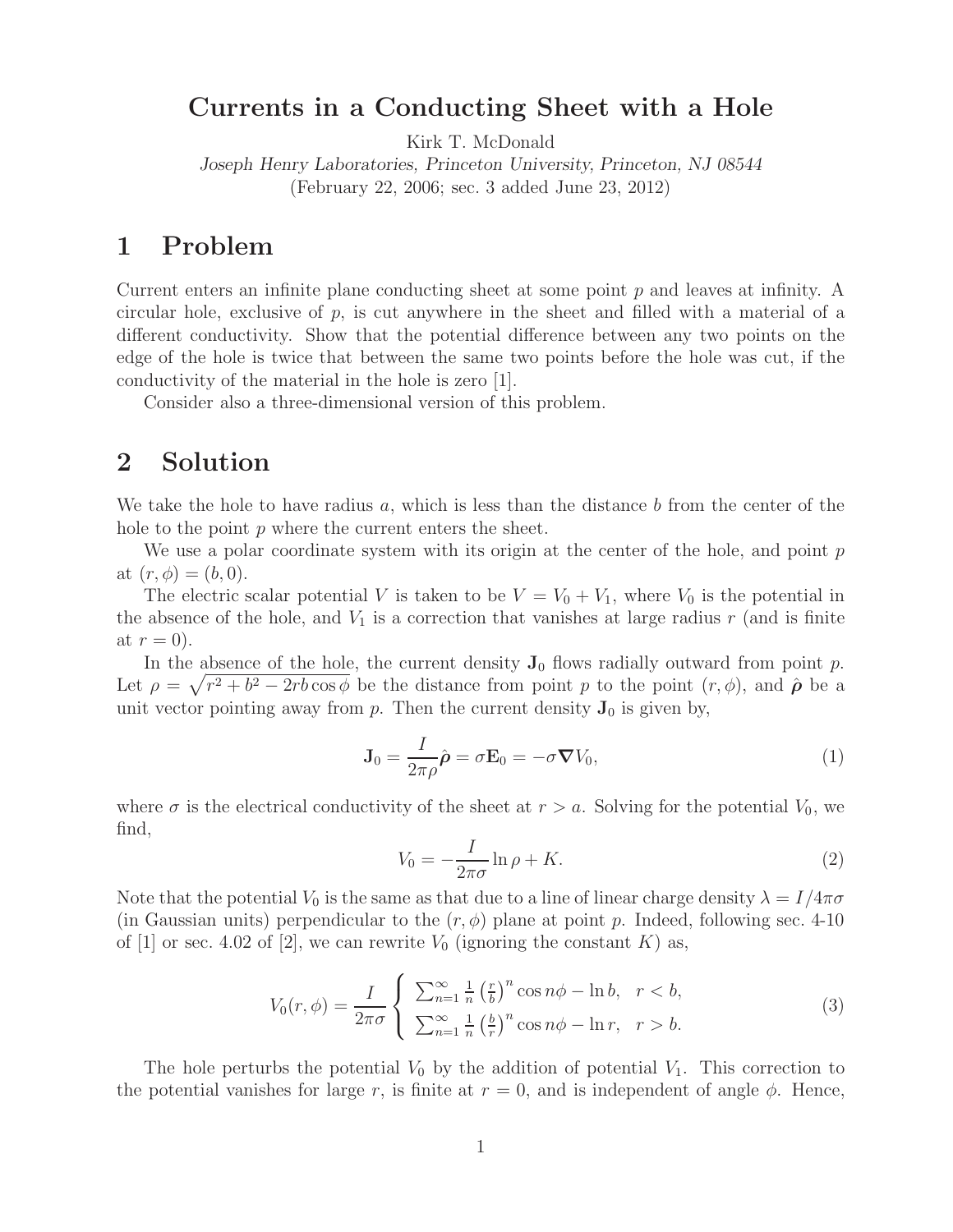we can write (ignoring the constant term in the potential),

$$
V_1(r,\phi) = \begin{cases} \sum_{n=1}^{\infty} A_n \left(\frac{r}{a}\right)^n \cos n\phi, & r < a, \\ \sum_{n=1}^{\infty} A_n \left(\frac{a}{r}\right)^n \cos n\phi, & r > a. \end{cases}
$$
(4)

The radial component of the (steady) current density is continuous across the boundary  $r = a$ , which implies that the radial component of the electric field obeys  $\sigma E_r(r = a^+) = a$  $\sigma' E_r(r = a^{-})$ , where  $\sigma'$  is the electrical conductivity of the material at  $r < a$ <sup>1</sup>. This constrains the radial derivative of the potential at  $r = a$ ,

$$
\sigma \frac{\partial V(r=a^{+})}{\partial r} = \sigma \frac{I}{2\pi\sigma} \sum_{n=1}^{\infty} \frac{1}{a} \left(\frac{a}{b}\right)^{n} \cos n\phi - \sigma \sum_{n=1}^{\infty} \frac{n}{a} A_{n} \cos n\phi
$$

$$
= \sigma' \frac{\partial V(r=a^{-})}{\partial r} = \sigma' \frac{I}{2\pi\sigma} \sum_{n=1}^{\infty} \frac{1}{a} \left(\frac{a}{b}\right)^{n} \cos n\phi + \sigma' \sum_{n=1}^{\infty} \frac{n}{a} A_{n} \cos n\phi \tag{5}
$$

using the forms (3)-(4). Hence, the Fourier coefficients  $A_n$  are given by,

$$
A_n = \frac{\sigma - \sigma'}{\sigma + \sigma'} \frac{I}{2n\pi\sigma} \left(\frac{a}{b}\right)^n.
$$
\n(6)

The potential  $V_1$  is therefore given by,

$$
V_1(r,\phi) = \frac{\sigma - \sigma'}{\sigma + \sigma'} \frac{I}{2\pi\sigma} \left\{ \begin{array}{l} \sum_{n=1}^{\infty} \frac{1}{n} \left(\frac{r}{b}\right)^n \cos n\phi, & r < a, \\ \sum_{n=1}^{\infty} \frac{1}{n} \left(\frac{a^2/b}{r}\right)^n \cos n\phi, & r > a. \end{array} \right. \tag{7}
$$

In particular, on the rim of the hole (as well as inside the hole) the potential  $V_1$  is given by,

$$
V_1(r \le a, \phi) = \frac{\sigma - \sigma'}{\sigma + \sigma'} V_0(r \le a, \phi) + \frac{\sigma - \sigma'}{\sigma + \sigma'} \frac{I}{2\pi\sigma} \ln b,
$$
\n(8)

and so,

$$
V(r \le a, \phi) = \frac{2\sigma}{\sigma + \sigma'} V_0(r \le a, \phi) - \frac{2\sigma'}{\sigma + \sigma'} \frac{I}{2\pi\sigma} \ln b.
$$
 (9)

Hence, the potential difference between any two points on the rim of the hole (or within the hole) is  $2\sigma/(\sigma + \sigma')$  times that in the absence of the hole. If  $\sigma' = 0$  then potential difference is twice that in the absence of the hole.

Inside the hole, the functional form of the potential is that same (to within an additive constant) as that in its absence, so the equipotentials are circles centered on point  $p$ . Hence, the electric field lines (and lines of current density  $J = \sigma' E$ ) for  $r < a$  radiate from point p. Since the electric field is not continuous at  $r = a$ , there must be a distribution of fixed charges along the rim to support the field lines that cross the hole.

<sup>&</sup>lt;sup>1</sup>If  $\sigma' = 0$  then the radial electric field vanishes at  $r = a^+$ , while  $E_r$  can be nonzero for  $r < a$ .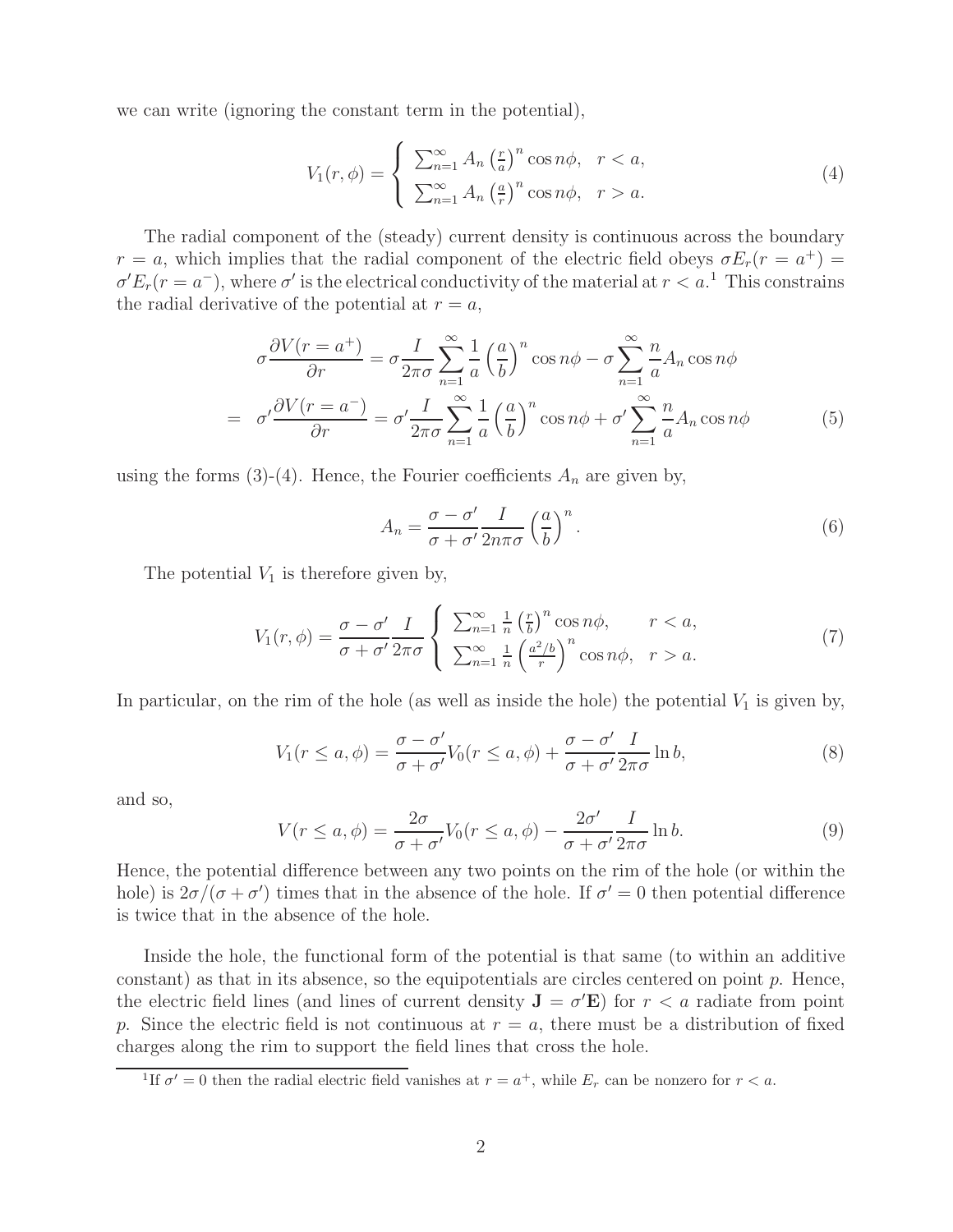The potential and fields within the sheet at  $r > a$  can be understood via an image model with a source and a sink at  $r < a$ . From eq. (3) we can write,

$$
V_1(r > a, \phi) = \frac{I}{2\pi\sigma} \left[ \sum_{n=1}^{\infty} \frac{1}{n} \left( \frac{a^2/b}{r} \right)^n \cos n\phi - \ln r \right] + \frac{I}{2\pi\sigma} \ln r.
$$
 (10)

Comparing with eq. (3) for  $r>b$ , we see that the potential  $V_1(r>a)$  can be thought of a due to a current source located at point  $p' = (a^2/b, 0)$  in a conducting sheet with no hole, plus a current sink at the origin. The image source and sink have magnitudes  $(\sigma - \sigma')/(\sigma + \sigma')$ that of the current source at point p. The electric field at an arbitrary point at  $r > a$  is therefore given by,

$$
\mathbf{E}(r > a) = \frac{I}{2\pi\sigma} \left( \frac{\hat{\boldsymbol{\rho}}}{\rho} + \frac{\sigma - \sigma'}{\sigma + \sigma'} \frac{\hat{\boldsymbol{\rho}}'}{\rho'} - \frac{\sigma - \sigma'}{\sigma + \sigma'} \frac{\hat{\mathbf{r}}}{r} \right),\tag{11}
$$

where  $\hat{\rho}'$  is the unit vector along the line from point  $p'$  to the arbitrary point, and  $\rho'$  is the distance between these two points.<sup>2</sup>

#### **2.1 Solution Using Eq. (2) Rather Than (3)**

If we did not recall the expansion (3) of the logarithmic potential (2), we could evaluate the constraint (5) at the rim of the hole as,

$$
0 = E_r(r = a^+) = -\frac{\partial V(r = a^+)}{\partial r} = \frac{I}{2\pi\sigma} \frac{a - b\cos\phi}{a^2 + b^2 - 2ab\cos\phi} + \sum_{n=1}^{\infty} \frac{n}{a} A_n \cos n\phi.
$$
 (12)

The Fourier coefficients  $A_n$  are then given by,

$$
A_n = -\frac{aI}{2n\pi^2\sigma} \int_0^{2\pi} \frac{a - b\cos\theta}{a^2 + b^2 - 2ab\cos\phi} \cos n\theta \, d\phi
$$
  
= 
$$
-\frac{I}{n\pi^2\sigma} \frac{a^2}{a^2 + b^2} \int_0^{\pi} \frac{\cos n\theta - \frac{b}{2a}\cos(n+1)\phi - \frac{b}{2a}\cos(n-1)\phi}{1 - \frac{2ab}{a^2 + b^2}\cos\theta} \, d\phi
$$
  
= 
$$
\frac{I}{2n\pi\sigma} \left(\frac{a}{b}\right)^n,
$$
 (13)

using Dwight 858.536 [4], which tells us that for  $b > a$ ,

$$
\int_0^{\pi} \frac{\cos n\phi}{1 - \frac{2ab}{a^2 + b^2} \cos \phi} d\phi = \frac{\pi}{\sqrt{1 - \left(\frac{2ab}{a^2 + b^2}\right)^2}} \left(\frac{1 - \sqrt{1 - \left(\frac{2ab}{a^2 + b^2}\right)^2}}{\frac{2ab}{a^2 + b^2}}\right)^n = \pi \frac{b^2 + a^2}{b^2 - a^2} \left(\frac{a}{b}\right)^n. (14)
$$

We now wish to show that the azimuthal electric field at  $r = a^+$  due to the potential  $V_1$ is the same as that due to potential  $V_0$ , *i.e.*,

$$
-\frac{\partial V_0(a,\phi)}{\partial \phi} = -\frac{\partial V_1(a,\phi)}{\partial \phi}.
$$
\n(15)

<sup>2</sup>The solution found here is identical to that for a charged wire in vacuum outside a cylinder of (relative) dielectric constant  $\epsilon = \sigma'/\sigma$ . See sec. 2.2 of [3].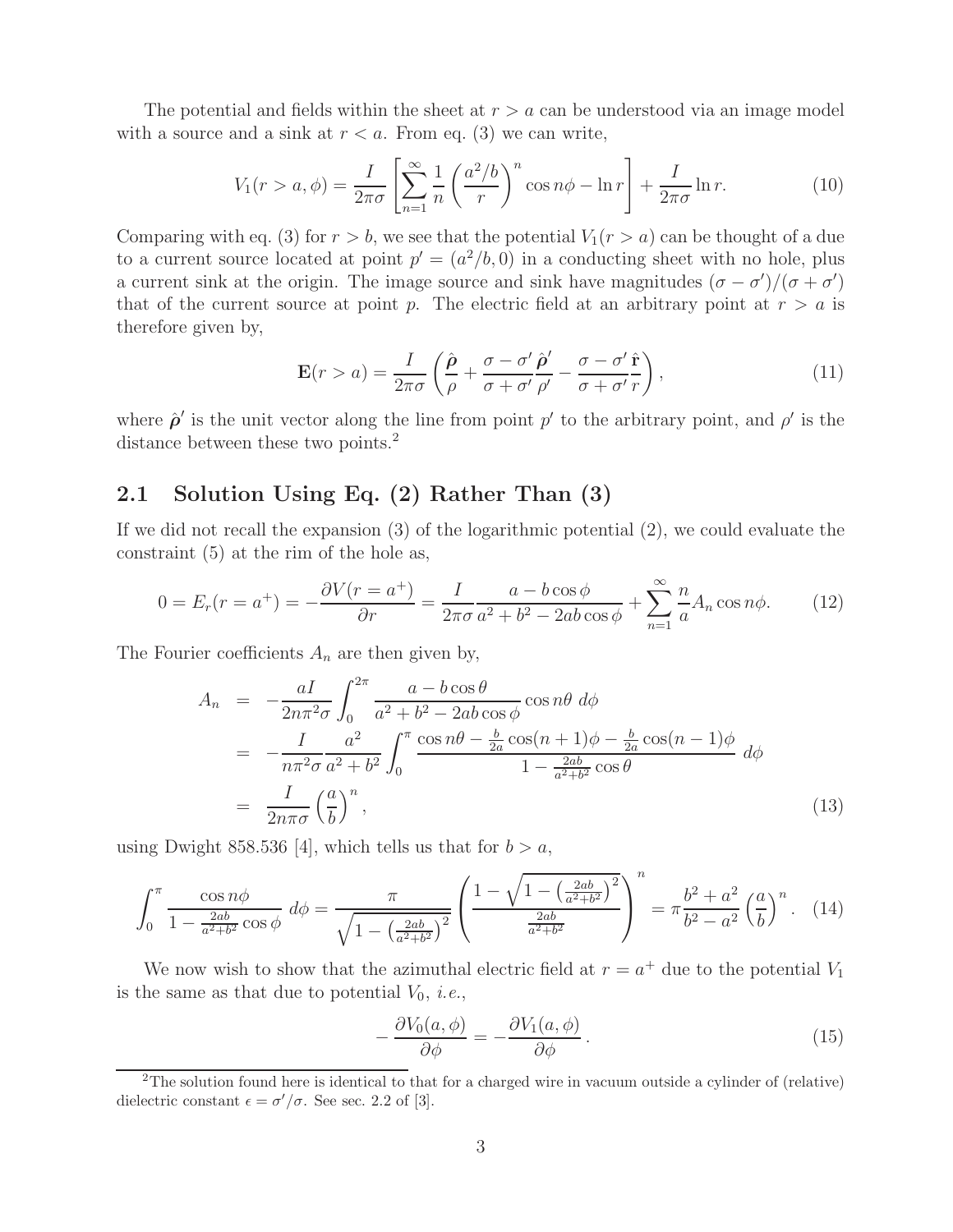From eq. (2) we have,

$$
-\frac{\partial V_0(a,\phi)}{\partial \phi} = \frac{I}{2\pi\sigma} \frac{b\sin\phi}{a^2 + b^2 - 2ab\cos\phi},\tag{16}
$$

and from eq. (4) we have,

$$
-\frac{\partial \phi_1(a,\phi)}{\partial \phi} = \sum_{n=0}^{\infty} \frac{n}{a} A_n \sin n\phi.
$$
 (17)

If eq. (15) is to be valid, eqs. (16) and (17) imply that the Fourier coefficients  $A_n$  can also be calculated according to,

$$
A_n = \frac{aI}{2n\pi^2\sigma} \int_0^{2\pi} \frac{b\sin\phi}{a^2 + b^2 - 2ab\cos\phi} \sin n\phi \,d\phi
$$
  
= 
$$
\frac{I}{2n\pi^2\sigma} \frac{ab}{a^2 + b^2} \int_0^{\pi} \frac{\cos(n-1)\phi - \cos(n+1)\phi}{1 - \frac{2ab}{a^2 + b^2}\cos\phi} \,d\phi
$$
  
= 
$$
\frac{I}{2n\pi\sigma} \left(\frac{a}{b}\right)^n.
$$
 (18)

Since calculations (13) and (18) give the same results for  $A_n$  we again conclude that the potential between any two points on the rim of the hole is twice that in its absence.

### **3 Three-Dimensional Version of the Problem**

In a three-dimensional version of this problem the hole is a sphere of radius a centered on the origin and the current enters at  $(r, \theta, \phi) = (b, 0, 0)$  in a spherical coordinate system. The fields and potentials in this problem are independent of the azimuth  $\phi$ .

In the absence of the hole, the current density  $J_0$  flows radially outward from point p. Let  $\rho = \sqrt{r^2 + b^2 - 2rb\cos\phi}$  be the distance from point p to the point  $(r, \theta, \phi)$ , and  $\hat{\rho}$  be a unit vector pointing away from p. The current density  $J_0$  is now given by,

$$
\mathbf{J}_0 = \frac{I}{4\pi\rho^2} \hat{\boldsymbol{\rho}} = \sigma \mathbf{E}_0 = -\sigma \boldsymbol{\nabla} V_0,
$$
\n(19)

where  $\sigma$  is the electrical conductivity of the medium outside the hole. Solving for the potential  $V_0$ , we find,

$$
V_0 = \frac{I}{4\pi\sigma\rho} + K.\tag{20}
$$

Note that the potential  $V_0$  is the same as that due to a charge  $q = I/4\pi\sigma$  at point p. Following sec. 5-2 of [1] or sec. 5.16 of [2], we can rewrite  $V_0$  (ignoring the constant K) as,

$$
V_0(r,\theta) = \frac{I}{4\pi\sigma b} \begin{cases} \sum_{n=1}^{\infty} \left(\frac{r}{b}\right)^n P_n(\cos\theta), & r < b, \\ \sum_{n=1}^{\infty} \left(\frac{b}{r}\right)^{n+1} P_n(\cos\theta), & r > b. \end{cases}
$$
(21)